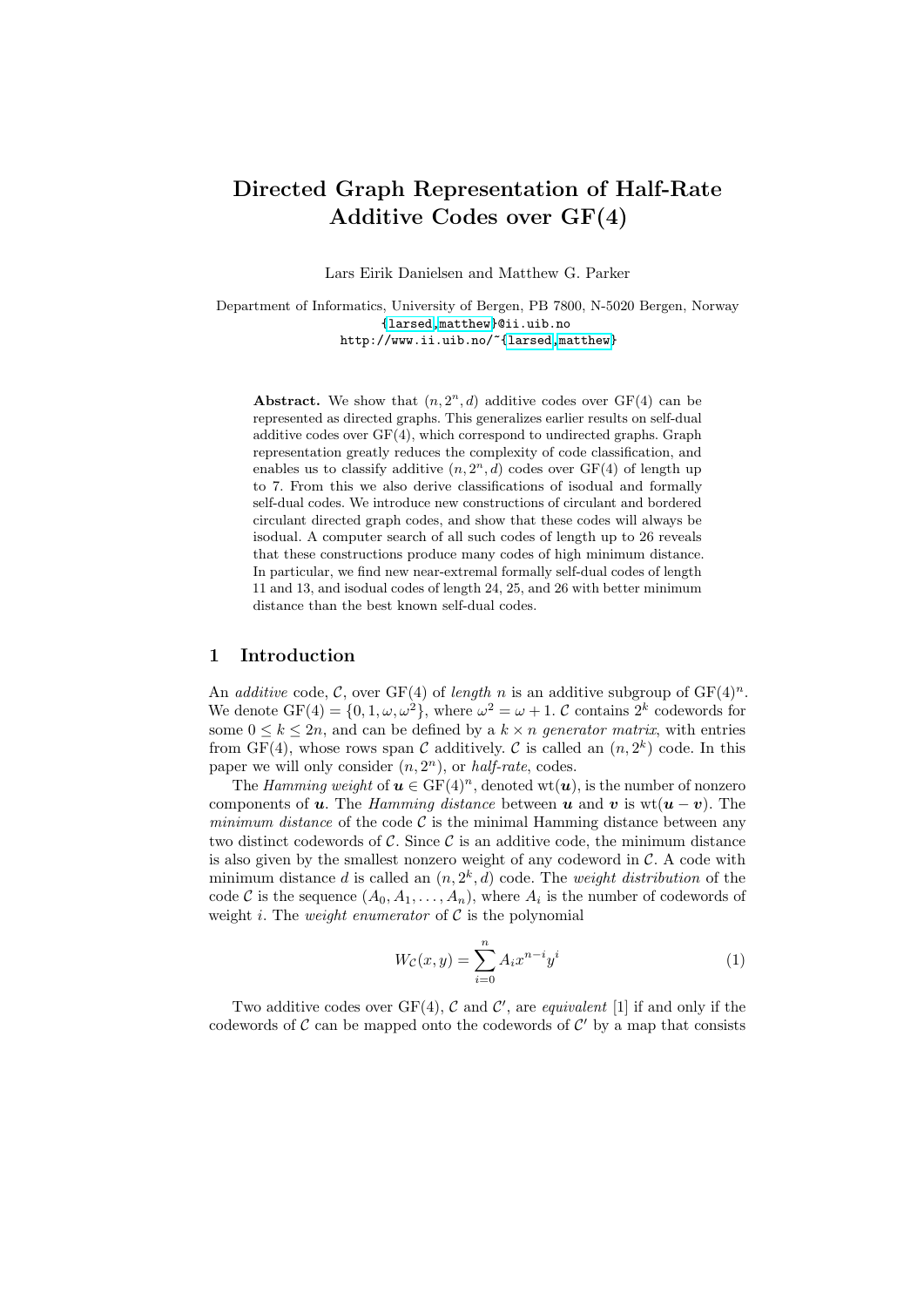of a permutation of coordinates (or columns of the generator matrix), followed by multiplication of coordinates by nonzero elements from  $GF(4)$ , followed by possible *conjugation* of coordinates. Conjugation of  $x \in \text{GF}(4)$  is defined by  $\bar{x} = x^2$ . For a code of length n, there is a total of  $6<sup>n</sup>n!$  such maps. The 6 possible transformations given by scaling and conjugation of a coordinate are equivalent to the 6 permutations of the elements  $\{1, \omega, \omega^2\}$  in the coordinate.

The trace map, Tr : GF(4)  $\rightarrow$  GF(2), is defined by Tr(x) =  $x + \overline{x}$ . The Hermitian trace inner product of two vectors over GF(4) of length n,  $\mathbf{u} =$  $(u_1, u_2, \ldots, u_n)$  and  $\mathbf{v} = (v_1, v_2, \ldots, v_n)$ , is given by

$$
\mathbf{u} * \mathbf{v} = \text{Tr}(\mathbf{u} \cdot \overline{\mathbf{v}}) = \sum_{i=1}^{n} \text{Tr}(u_i \overline{v_i}) = \sum_{i=1}^{n} (u_i v_i^2 + u_i^2 v_i) \pmod{2}.
$$
 (2)

We define the *dual* of the code  $C$  with respect to the Hermitian trace inner product,  $\mathcal{C}^{\perp} = \{ \boldsymbol{u} \in \mathrm{GF}(4)^n \mid \boldsymbol{u} * \boldsymbol{c} = 0 \text{ for all } \boldsymbol{c} \in \mathcal{C} \}.$  If  $\mathcal{C} = \mathcal{C}^{\perp}$ , then  $\mathcal{C}$  is self-dual and must be an  $(n, 2<sup>n</sup>)$  code. C is *formally self-dual* [2] if  $W_{\mathcal{C}}(x, y) = W_{\mathcal{C}^{\perp}}(x, y)$ , and *isodual* if C is equivalent to  $C^{\perp}$ . All self-dual codes are isodual, all isodual codes are formally self-dual, and all formally self-dual codes are half-rate codes. The set of *linear* half-rate codes over  $GF(4)$  is a small subset of the additive half-rate codes of even length. Optimal linear half-rate codes over  $GF(4)$  of length  $n \leq 18$ were classified by Gulliver, Östergård, and Senkevitch [3]. The set of half-rate additive codes contains all self-dual, isodual, and formally self-dual additive codes, as well as all half-rate linear codes.

It follows from the Singleton bound [4] that any half-rate additive code over  $GF(4)$  must satisfy

$$
d \le \left\lfloor \frac{n}{2} \right\rfloor + 1. \tag{3}
$$

 $\mathcal C$  is called *extremal* if it attains the minimum distance d given by the Singleton bound, and near-extremal if it has minimum distance  $d-1$ . If a code has highest possible minimum distance, but is not extremal, it is called optimal. Han and Kim [2, 5] showed that there are no extremal formally self-dual codes of length  $n \geq 8$ , and no near-extremal formally self-dual codes of length  $n = 16$ ,  $n = 18$ , or  $n \geq 20$ . Tighter bounds on the minimum distance of self-dual additive codes over GF(4) were given by Rains and Sloane [6, Theorem 33].

One of the motivations for studying self-dual additive codes over GF(4) has been the connection to quantum error-correcting codes [7]. Non-self-dual additive codes cannot be applied as quantum codes in the same way, but are interesting for other reasons. Han and Kim [2, 5] studied formally self-dual additive codes over  $GF(4)$ , and showed that some of these codes have higher minimum distance than the best self-dual codes of the same length. Additive codes may also be better than the best linear codes of the same length. It is known that some strong binary codes can be projected onto additive codes over GF(4) [8]. A connection between formally self-dual codes over  $GF(4)$  and lattices has also been shown [9]. We have previously studied the connection between self-dual additive codes over  $GF(q^2)$ , for any prime power q, and weighted graphs [10]. Such generalizations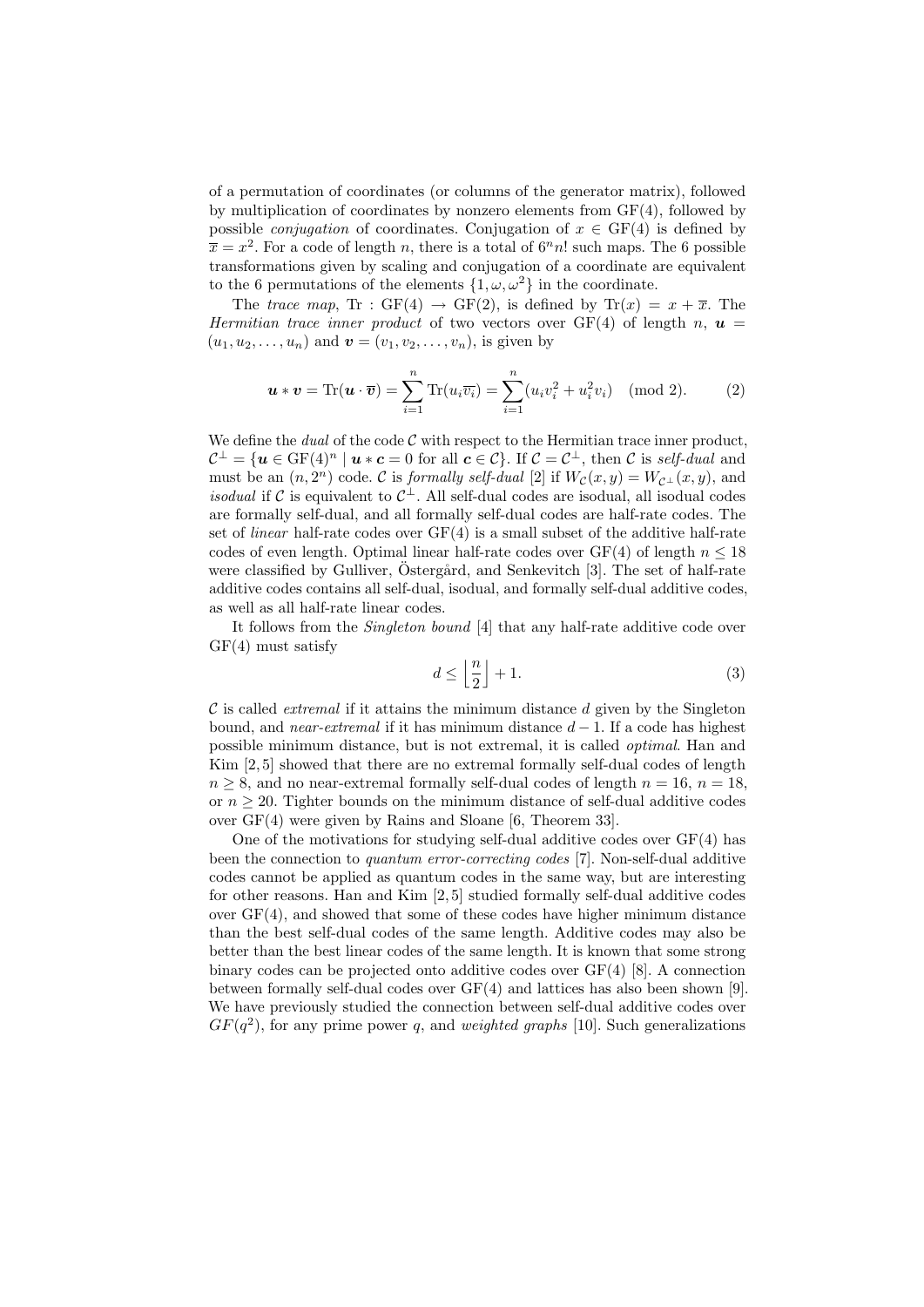could also be considered for additive codes in general, but will not be discussed in this paper.

Let  $t_n$  be the number of inequivalent codes of length n. To find one code from each of the  $t_n$  equivalence classes, i.e., to classify the codes of length n, is a hard problem. We have previously classified all self-dual additive codes over  $GF(4)$  of length up to 12 [11], by using the fact that all such codes can be represented as undirected graphs [12–16], and that an operation called local complementation (LC) generates orbits of graphs that correspond to equivalence classes of codes [12, 15, 16].

The main result of this paper is to show that all additive  $(n, 2<sup>n</sup>, d)$  codes over  $GF(4)$ , except for a few special cases, have representations as *directed graphs*. This basically transforms the problem of classifying such quaternary codes to a binary problem, with greatly reduced complexity. We show that an algorithm by  $Östergård [17]$  for checking equivalence of linear codes also works for additive codes over  $GF(4)$ . By using this algorithm, and the fact that codes correspond to directed graphs, we are able to classify all additive  $(n, 2<sup>n</sup>, d)$  codes over  $GF(4)$  of length up to 7. We find that there are more than two million inequivalent codes of length 7. We have also checked which codes are formally self-dual, isodual, or self-dual, and give details of this enumeration. We introduce circulant and bordered circulant directed graph codes, and a computer search of all such codes up to length 26 reveals this subclass of additive half-rate codes to contain many codes with high minimum distance. Due to the structure of the generator matrices, codes from these constructions will always be isodual, and hence also formally self-dual. We construct new near-extremal formally self-dual codes of length 11 and 13, which were previously unknown [2]. This also answers the open question of the existence of an additive  $(13, 2^{13}, 6)$  code [18]. Finally, we find isodual codes of length 24, 25, and 26 with minimum distance 9. The best known self-dual codes of these lengths have distance 8.

# 2 Directed Graph Representation

A directed graph is a pair  $G = (V, E)$  where V is a set of vertices, and  $E \subseteq V \times V$ is a set of ordered pairs called *edges*. A graph with  $n$  vertices can be represented by an  $n \times n$  adjacency matrix  $\Gamma$ , where  $\gamma_{ij} = 1$  if  $(i, j) \in E$ , i.e., if there is a directed edge from i to j, and  $\gamma_{ij} = 0$  otherwise. We will only consider *simple* graphs, where all diagonal elements of the adjacency matrix are 0. The special case where we always have an edge  $(j, i) \in E$  whenever there is an edge  $(i, j) \in E$ , i.e., the adjacency matrix is symmetric, is called an undirected graph. The inneighbourhood of  $v \in V$ , denoted  $NI_v \subset V$ , is the set of vertices i such that there is a directed edge  $(i, v) \in E$ . Similarly,  $NO_v \subset V$  is the *out-neighbourhood* of v, i.e., the set of vertices i such that there is a directed edge  $(v, i)$  in E.  $|N I_v|$  is the *indegree* of v, and  $|NO_v|$  is the *outdegree* of v. Two graphs  $G = (V, E)$  and  $G' = (V, E')$  are *isomorphic* if and only if there exists a permutation  $\pi$  of V such that  $(u, v) \in E \iff (\pi(u), \pi(v)) \in E'$ . A directed graph is *connected*, (also known as weakly connected), if we can reach any vertex starting from any other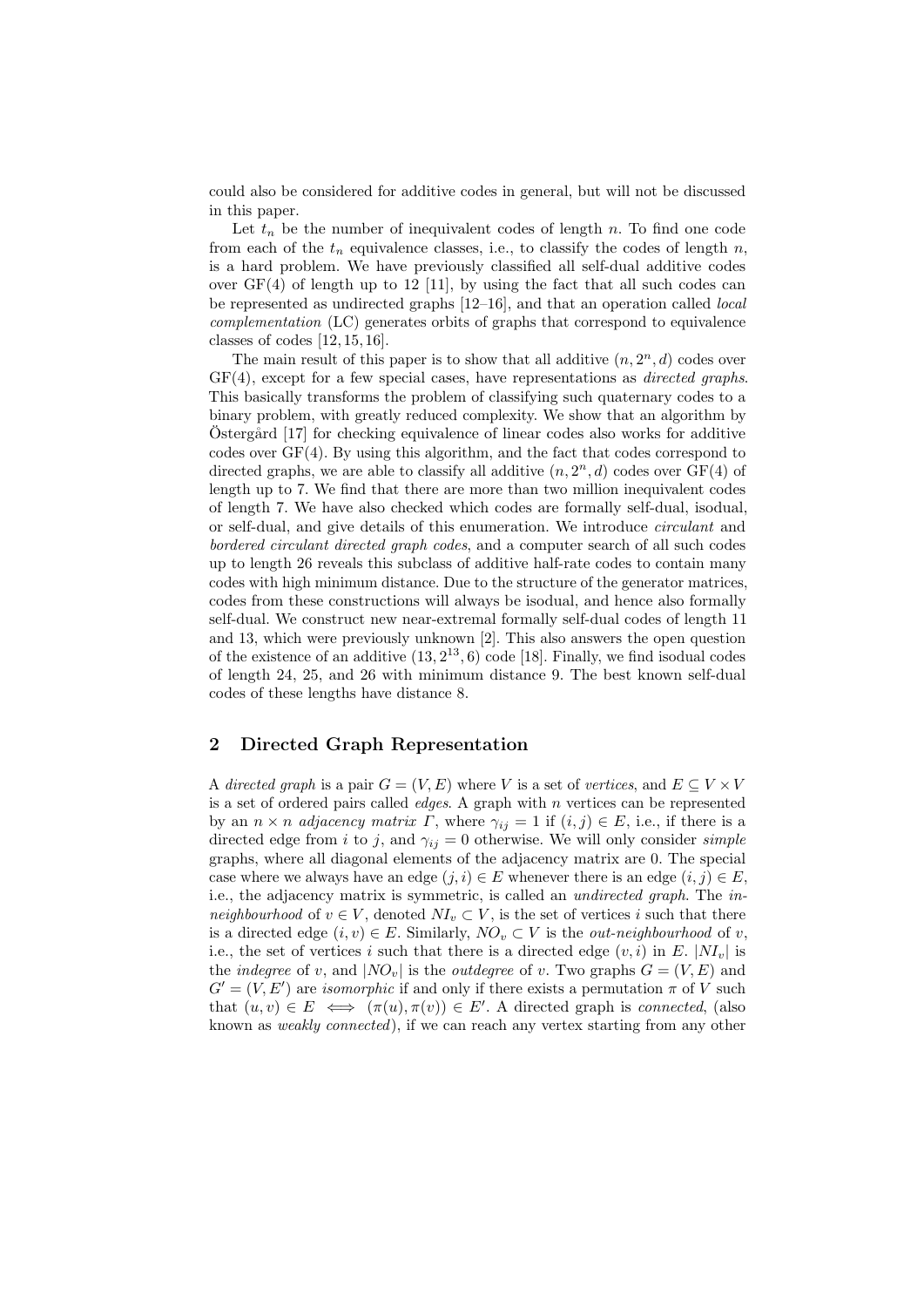vertex by traversing edges in some direction, i.e., not necessarily in the direction they point.

**Definition 1.** A directed graph code is an additive  $(n, 2<sup>n</sup>)$  code over  $GF(4)$  that has a generator matrix of the form  $C = \Gamma + \omega I$ , where  $\Gamma$  is the adjacency matrix of a simple directed graph and I is the identity matrix.

<span id="page-3-0"></span>**Proposition 1.** Given a directed graph code C with generator matrix  $C = \Gamma + \omega I$ , its dual  $C^{\perp}$  is generated by  $C^{T}$ .

*Proof.* We must show that for any  $c \in \mathcal{C}$  and any  $c' \in \mathcal{C}^{\perp}$ , the trace inner product  $c * c' = \text{Tr}(c \cdot \overline{c'}) = 0.$  Let  $c = aC$  and  $c' = bC^T$ , with  $a, b \in \text{GF}(2)^n$ . Then  $c*c' = (aC)*(bC^T) = \text{Tr}((aC)\cdot \overline{(bC^T)}) = \text{Tr}((aC)(b\overline{C}^T)^T) = \text{Tr}(aC\overline{C}b^T)$ , which must be 0 if all elements of  $C\overline{C}$  are from GF(2). This is clearly the case, since  $C\overline{C} = (\Gamma + \omega I)(\Gamma + \omega^2 I) = \Gamma^2 + \Gamma + I.$ 

<span id="page-3-1"></span>**Theorem 1.** Given an additive  $(n, 2^n)$  code C over GF(4) whose generator matrix, C, contains no all-zero column and no set of linearly dependent binary columns (up to multiplication and conjugation), there always exists a directed graph code equivalent to C.

*Proof.* We can write  $C = A + \omega B$ , with  $(A | B)$  a binary  $n \times 2n$  matrix. From the fact that the rows of  $C$  additively span a vector space of dimension  $n$ , it follows that  $(A | B)$  has full rank. If the  $n \times n$  submatrix B also has full rank, we simply perform the basis change  $B^{-1}(A | B) = (I' | I)$ . Any non-zero elements on the diagonal of  $\Gamma'$  can simply be set to zero, effected by conjugating the corresponding coordinates of  $\Gamma' + \omega I$ , to obtain an equivalent directed graph code generated by  $\Gamma + \omega I$ .

In the case that  $B$  does not have full rank, we must show that there is a code C', equivalent to C, generated by  $A' + \omega B'$  where B' does have full rank. Then we can apply the method described in the first part of this proof to obtain the graph form. Let the columns of A be denoted  $(a_1, a_2, \ldots, a_n)$  and the columns of B be denoted  $(b_1, b_2, \ldots, b_n)$ . Observe that multiplying column i of C by  $\omega^2$ , followed by conjugation of the same column, has the effect of swapping columns  $a_i$  and  $b_i$  in  $(A | B)$ . If A has full rank, we can simply let  $(A' | B') = (B | A)$ , by applying these operations to all columns of C.

In the case that neither  $A$  nor  $B$  has full rank, it is sufficient to show that there is a set of n columns from the  $2^n$  possible choices  $({a_1,b_1}, {a_2,b_2}, \ldots, {a_n,b_n})$ that span a vector space of dimension  $n$ . We must exclude matrices  $C$  with all-zero columns, since with a pair  $\{a_i, b_i\} = \{\mathbf{0}, \mathbf{0}\}\$  this would clearly not be possible. When all columns of  $C$  are non-zero, the only case left to exclude is when there is a minimal set of m pairs  $(\{a_i, b_i\}, \{a_{i+1}, b_{i+1}\}, \ldots, \{a_{i+m-1}, b_{i+m-1}\})$ such that all  $2^m$  possible combinations form a linearly dependent set of  $m$  vectors. Assuming that all columns of C are non-zero, we can assure that all these  $2m$ vectors are non-zero by multiplication and conjugation of columns of C. Then the only case where linear dependence of all combinations is possible is when  $a_i = b_i, a_{i+1} = b_{i+1}, \ldots, a_{i+m-1} = b_{i+m-1}, \text{ and } (a_i, a_{i+1}, \ldots, a_{i+m-1})$  are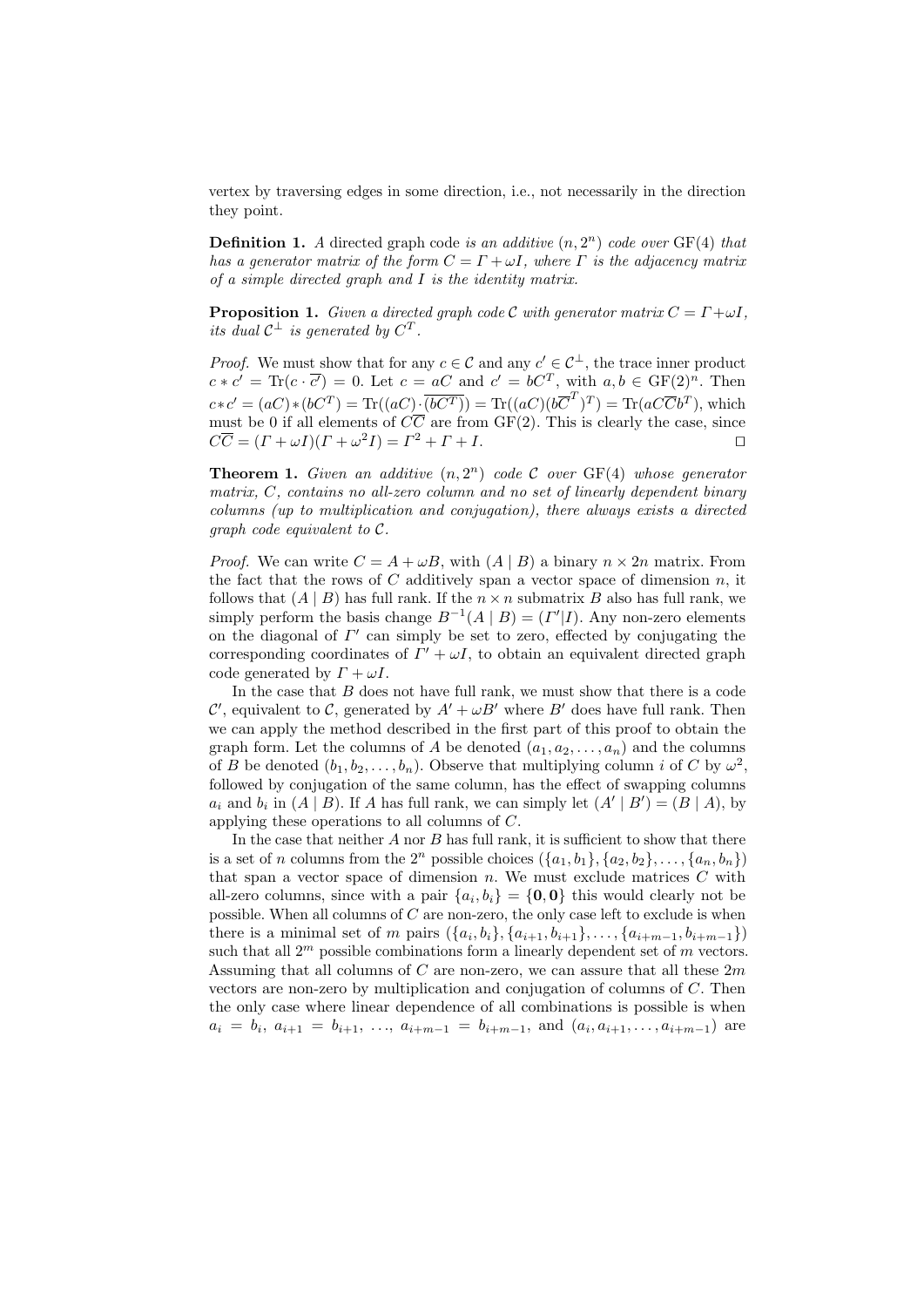linearly dependent. This means that the corresponding  $m$  columns in  $C$  can be turned into linearly dependent binary vectors by multiplication and conjugation.

It follows that in all other cases, we can find a matrix  $(A' | B')$  where B' has full rank, and thereby obtain a graph code.  $\Box$ 

It follows from Prop. [1](#page-3-0) that a directed graph code is self-dual if and only if its generator matrix is symmetric, i.e., it is in fact an undirected graph code. The fact that all self-dual additive codes over GF(4) can be represented as undirected graphs is well known [12–16], and was used to classify all self-dual additive codes up to length 12 [11]. Theorem [1](#page-3-1) is a generalization of this result to the much larger classes of directed graphs and half-rate additive codes over GF(4).

*Example 1.* We consider an additive  $(7, 2^7, 4)$  code, C, generated by

$$
C = \begin{pmatrix} \omega^2 & 0 & 0 & 1 & 0 & \omega & \omega \\ 1 & 0 & 0 & 0 & 1 & 1 & 1 \\ 0 & 0 & \omega & 0 & \omega^2 & \omega^2 & \omega \\ 0 & 0 & 1 & 1 & \omega^2 & \omega & \omega^2 \\ 1 & \omega & 0 & 1 & \omega^2 & \omega^2 & 0 \\ 1 & 1 & 1 & 1 & \omega^2 & 1 & 1 \\ 0 & 0 & 1 & \omega & 1 & \omega^2 & 1 \end{pmatrix} = A + \omega B,
$$
  
\n
$$
(A \mid B) = \begin{pmatrix} 1 & 0 & 0 & 1 & 0 & 0 & 0 & 1 & 1 \\ 1 & 0 & 0 & 1 & 0 & 1 & 0 & 0 & 0 & 0 & 1 \\ 1 & 0 & 0 & 0 & 1 & 1 & 1 & 0 & 0 & 0 & 0 & 0 \\ 0 & 0 & 0 & 1 & 1 & 1 & 0 & 0 & 0 & 0 & 1 & 1 \\ 1 & 0 & 0 & 1 & 1 & 1 & 0 & 0 & 0 & 0 & 1 & 1 \\ 1 & 1 & 1 & 1 & 1 & 1 & 1 & 0 & 0 & 0 & 0 & 1 & 0 \\ 0 & 0 & 1 & 0 & 1 & 1 & 1 & 0 & 0 & 0 & 0 & 1 & 0 \end{pmatrix}
$$

.

.

We swap column  $a_6$  with  $b_6$  and column  $a_7$  with  $b_7$  to get the matrix

$$
(A' | B') = \begin{pmatrix} 1 & 0 & 0 & 1 & 0 & 1 & 1 & 1 & 0 & 0 & 0 & 0 & 0 & 0 \\ 1 & 0 & 0 & 0 & 1 & 0 & 0 & 0 & 0 & 0 & 0 & 1 & 1 \\ 0 & 0 & 0 & 0 & 1 & 1 & 1 & 0 & 0 & 1 & 0 & 1 & 1 \\ 0 & 0 & 1 & 1 & 1 & 1 & 1 & 0 & 0 & 0 & 0 & 1 & 0 & 1 \\ 1 & 0 & 0 & 1 & 1 & 1 & 0 & 0 & 0 & 0 & 0 & 1 & 1 & 1 \\ 1 & 1 & 1 & 1 & 0 & 0 & 0 & 0 & 0 & 0 & 1 & 1 & 1 \\ 0 & 0 & 1 & 0 & 1 & 1 & 0 & 0 & 0 & 0 & 1 & 0 & 1 \end{pmatrix},
$$

where  $B'$  has full rank. We can then obtain the matrix

$$
(I' \mid I) = B'^{-1}(A' \mid B') = \begin{pmatrix} 1 & 0 & 0 & 1 & 0 & 1 & 1 & 1 & 0 & 0 & 0 & 0 & 0 & 0 \\ 0 & 0 & 1 & 0 & 1 & 0 & 1 & 0 & 1 & 0 & 0 & 0 & 0 & 0 \\ 1 & 0 & 1 & 1 & 1 & 0 & 0 & 0 & 0 & 0 & 0 & 0 \\ 1 & 0 & 1 & 0 & 0 & 0 & 1 & 0 & 0 & 0 & 0 & 0 \\ 0 & 1 & 1 & 1 & 0 & 0 & 0 & 0 & 0 & 1 & 0 & 0 \\ 1 & 1 & 0 & 0 & 0 & 1 & 1 & 0 & 0 & 0 & 0 & 0 & 1 \\ 0 & 1 & 0 & 0 & 1 & 1 & 1 & 0 & 0 & 0 & 0 & 0 & 1 \end{pmatrix}
$$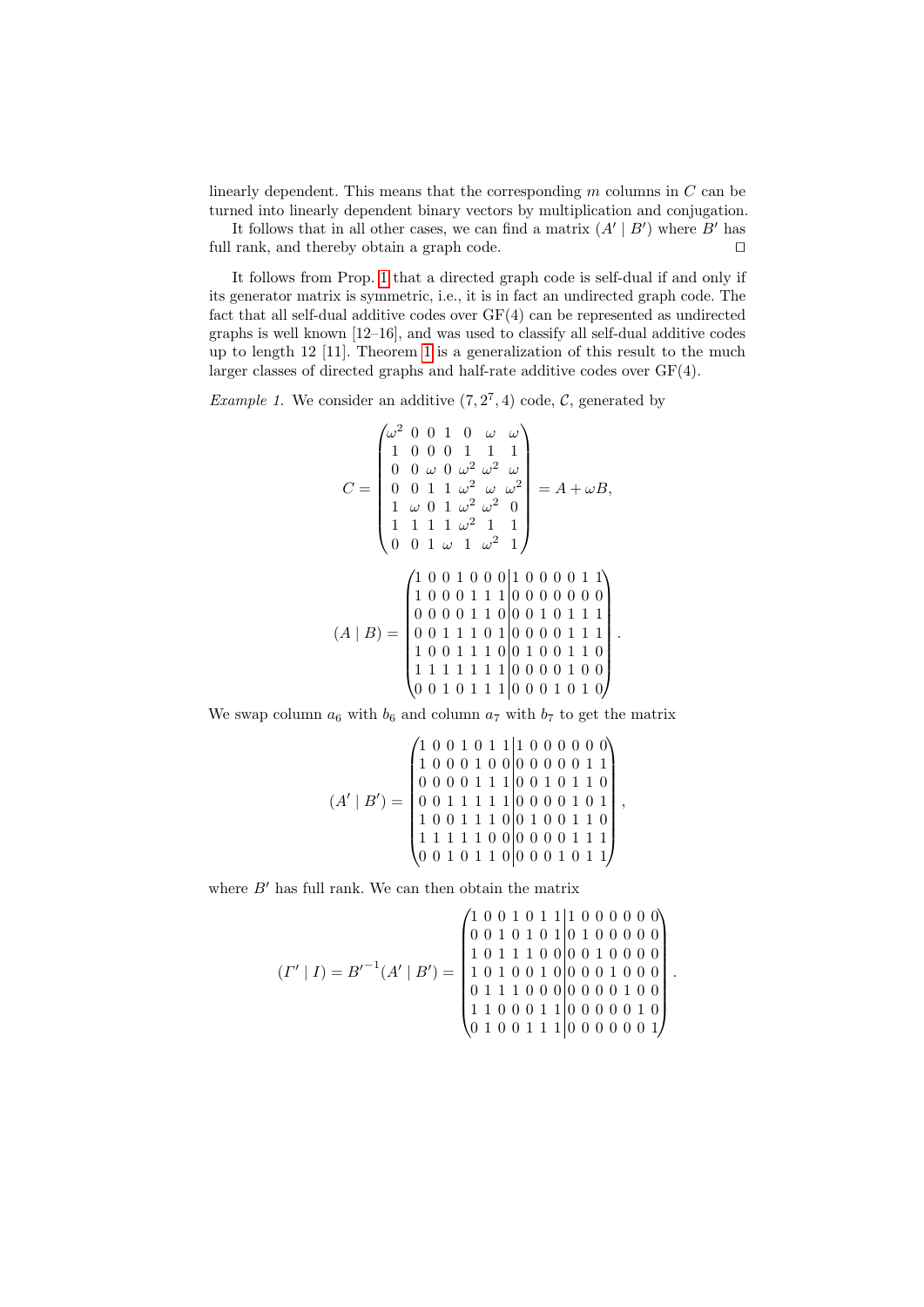By setting the diagonal of  $\Gamma'$  to zero, we get the adjacency matrix of a simple directed graph,

$$
\Gamma = \begin{pmatrix} 0 & 0 & 0 & 1 & 0 & 1 & 1 \\ 0 & 0 & 1 & 0 & 1 & 0 & 1 \\ 1 & 0 & 0 & 1 & 1 & 0 & 0 \\ 1 & 0 & 1 & 0 & 0 & 1 & 0 \\ 0 & 1 & 1 & 1 & 0 & 0 & 0 \\ 1 & 1 & 0 & 0 & 0 & 0 & 1 \\ 0 & 1 & 0 & 0 & 0 & 1 & 1 & 0 \end{pmatrix}.
$$

This graph is shown in Fig. [1.](#page-5-0)  $\Gamma + \omega I$  generates a  $(7, 2^7, 4)$  directed graph code equivalent to  $\mathcal{C}$ .



<span id="page-5-0"></span>Fig. 1: Directed Graph Representation of a  $(7,2^7,4)$  Code

# 3 Classification

Since we have shown in Theorem [1](#page-3-1) that, except for a few special cases, additive codes over GF(4) can be represented as directed graphs, it follows that to classify codes, we only need to consider directed graph codes. All non-isomorphic connected directed graphs on up to 7 vertices can be generated in a few hours by using tools provided with the software package *nauty* [19]. For an enumeration of these graphs, see sequence A003085 in The On-Line Encyclopedia of Integer Sequences [20].

Connected graphs correspond to indecomposable codes. A code is decomposable if it can be written as the *direct sum* of two smaller codes. For example, let  $C$ be an  $(n, 2^n, d)$  code and  $\mathcal{C}'$  an  $(n', 2^{n'}, d')$  code. The direct sum,  $\mathcal{C} \oplus \mathcal{C}' = \{u||v \mid$  $u \in \mathcal{C}, v \in \mathcal{C}'$ , where  $||$  means concatenation, is an  $(n + n', 2^{n+n'}, \min\{d, d'\})$ code. It follows that all decomposable codes of length  $n$  can be classified easily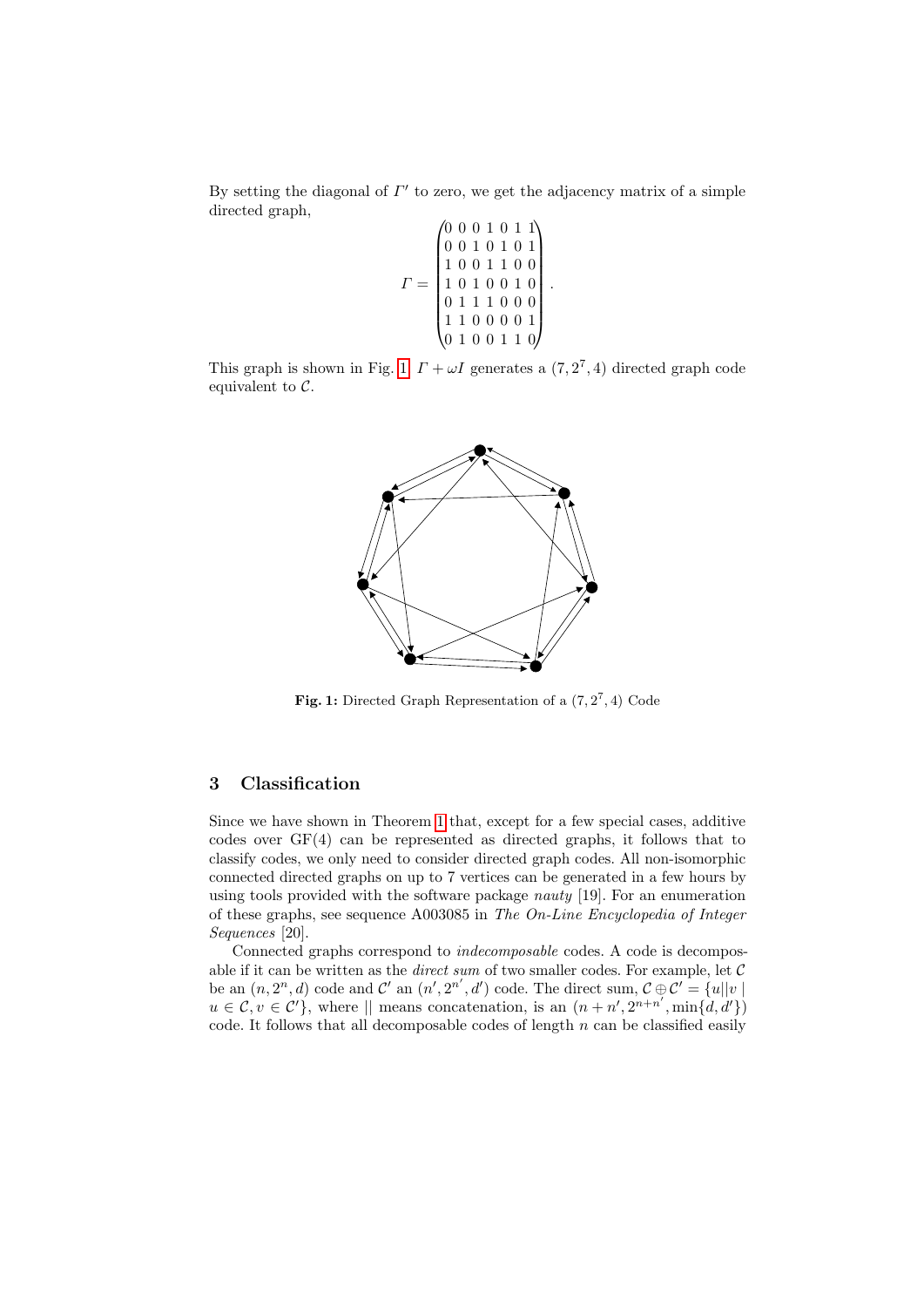once all indecomposable codes of length less than  $n$  are known. The total number of codes of length n,  $t_n$ , is easily derived from the numbers  $i_n$  of indecomposable codes by using the Euler transform [21],

$$
c_n = \sum_{d|n} di_d
$$
  
\n
$$
t_1 = c_1
$$
  
\n
$$
t_n = \frac{1}{n} \left( c_n + \sum_{k=1}^{n-1} c_k t_{n-k} \right).
$$

To check whether two additive codes over  $GF(4)$  are equivalent, we use a modified version of an algorithm originally devised by Ostergård  $[17]$  for checking equivalence of linear codes. We show that this method also works for additive codes. An additive code over GF(4) is mapped to an undirected colored graph in the following way. (Note that this representation is not related to the directed graph representation defined previously.) First, we find a set of vectors that generate the code. Often, the set of all vectors of minimum weight  $d$  will suffice, otherwise, we add all vectors of weight  $d+1$ , and then all vectors of  $d+2, \ldots$ , as necessary. For each vector  $c_i$  in the resulting set, add a vertex  $v_i$  to the graph. Also add  $n$  sets of three vertices, where  $n$  is the length of the code. The three vertices represent the non-zero elements  $\{1, \omega, \omega^2\} \in \text{GF}(4)$ . In every set, each of the three vertices is connected to each of the two other by undirected edges, to form a cycle. (This corresponds to the fact that any permutation of the symbols  $\{1, \omega, \omega^2\}$  in each coordinate of the code gives an equivalent code.) Let the vertices  $v_i$  have one color, and the 3n other vertices another color. Add edges between vertex  $v_i$  and the *n* 3-cycles corresponding to the codeword  $c_i$ . E.g., if  $c_i$  has  $\omega$  in coordinate j, then there is an edge between  $v_i$  and the element labelled  $\omega$  in the j<sup>th</sup> 3-cycle. As an example, Fig. [2](#page-7-0) shows the case where  $c_1 = (\omega, \omega, \dots, \omega)$ . The resulting graph is then *canonized*, i.e., relabelled, but with coloring preserved, using the *nauty* software [19]. If two graphs are isomorphic, their canonical representations are guaranteed to be the same. Hence, if two codes are equivalent, their canonical graphs will be identical.

To classify codes of length up to 7, we take all non-isomorphic connected directed graphs, map them to codes, and canonize the corresponding code graphs as described above. All duplicates are removed to obtain one representative from each equivalence class. The special form of the generator matrix of a directed graph code makes it easier to find all codewords of small weight. If  $\mathcal C$  is generated by  $C = \Gamma + \omega I$ , then any codeword formed by adding i rows of C must have weight at least  $i$ . This means that we can find all codewords of weight  $i$  by only considering sums of at most  $i$  rows of  $C$ . This property also helps when we want to find the minimum distance of a code. Furthermore, if we wanted to exclude codes with minimum distance one from our classification, it would suffice to exclude graphs where some vertex has outdegree zero, since this would imply that there is a row in the generator matrix with weight one. Another special property of directed graph codes is advantageous in computer programs if  $\mathbb{Z}_4$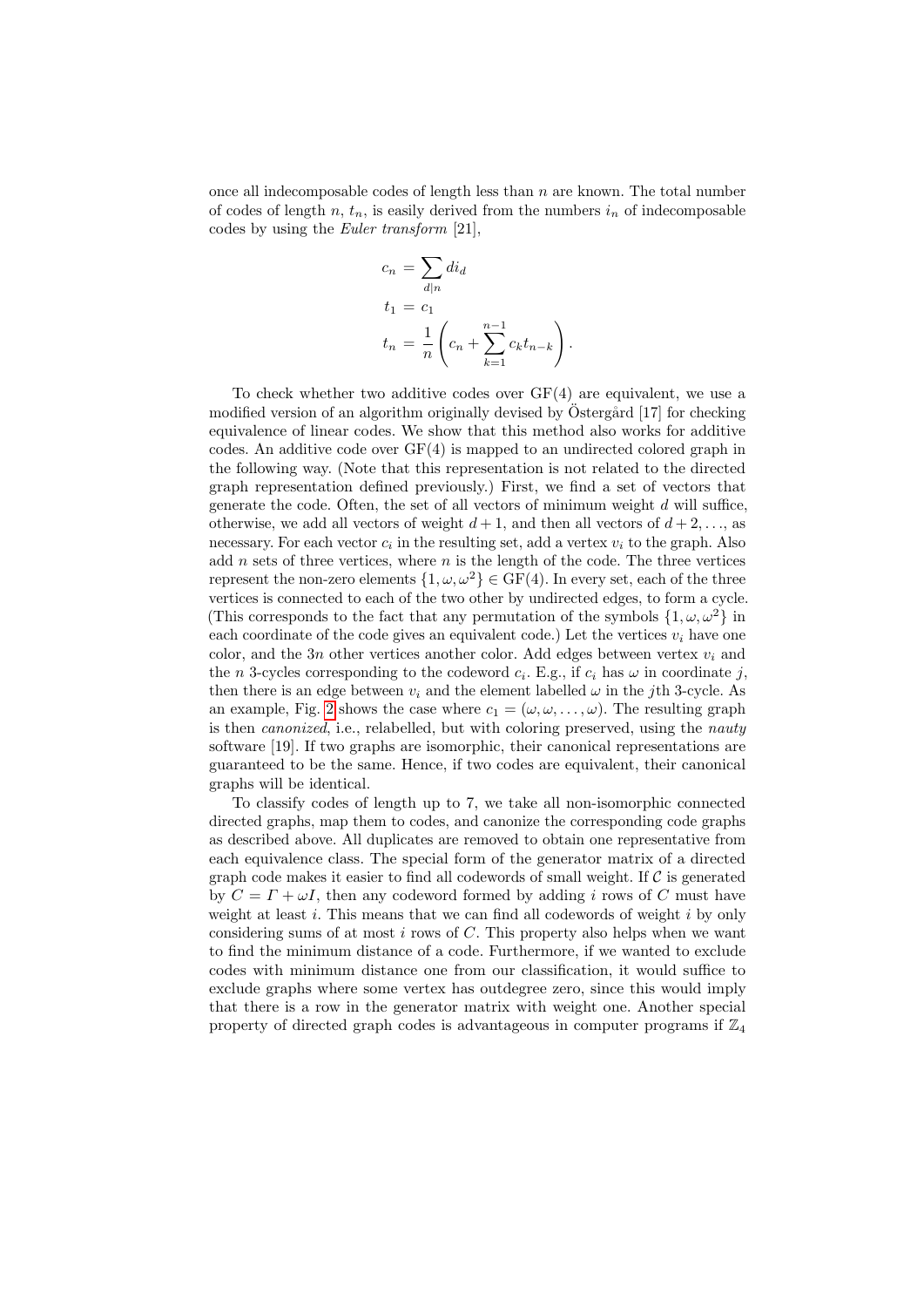

<span id="page-7-0"></span>Fig. 2: Example of Code Graph for Checking Equivalence

arithmetic is faster and simpler to implement than GF(4) arithmetic: Given a directed graph code, C, with generator matrix  $\Gamma + \omega I$ , it can be verified that the additive code over  $\mathbb{Z}_4$  given by  $2\Gamma + I$  always has the same weight distribution as C. We may therefore replace the elements from  $GF(4)$  with elements from  $\mathbb{Z}_4$ by the mapping  $0 \mapsto 0, 1 \mapsto 2, \omega \mapsto 1, \omega^2 \mapsto 3$ . (This correspondence between additive codes over  $GF(4)$  and  $\mathbb{Z}_4$  may also be of theoretical interest.)

Table [1](#page-8-0) gives the number of half-rate additive codes over GF(4) by length and distance. Note that only indecomposable codes are counted, and that the special cases excluded by Theorem [1,](#page-3-1) that do not have a directed graph representation, are not included. A database containing one representative from each equivalence class is available at <http://www.ii.uib.no/~larsed/directed/>. Table [2](#page-8-1) and Table [3](#page-8-2) give the numbers of formally self-dual and isodual codes. (Note that the 240 formally self-dual  $(6, 2^6, 3)$ -codes and 3 formally self-dual  $(7, 2^7, 4)$ -codes were also found by Han and Kim [2].) For completeness, we include in Table [4](#page-8-3) the number of self-dual codes, although we have previously classified these up to length 12 [11].

# 4 Circulant Directed Graph Codes

Since it is infeasible to study all half-rate additive codes of lengths much higher than those classified in the previous section, we restrict our search space to codes corresponding to graphs with circulant adjacency matrices. A matrix is circulant if the *i*th row is equal to the first row, cyclically shifted  $i - 1$  times to the right. The generator matrix of a *directed graph code* is obtained by setting all diagonal elements of the circulant adjacency matrix to  $\omega$ . There are  $2^{n-1}$  such codes of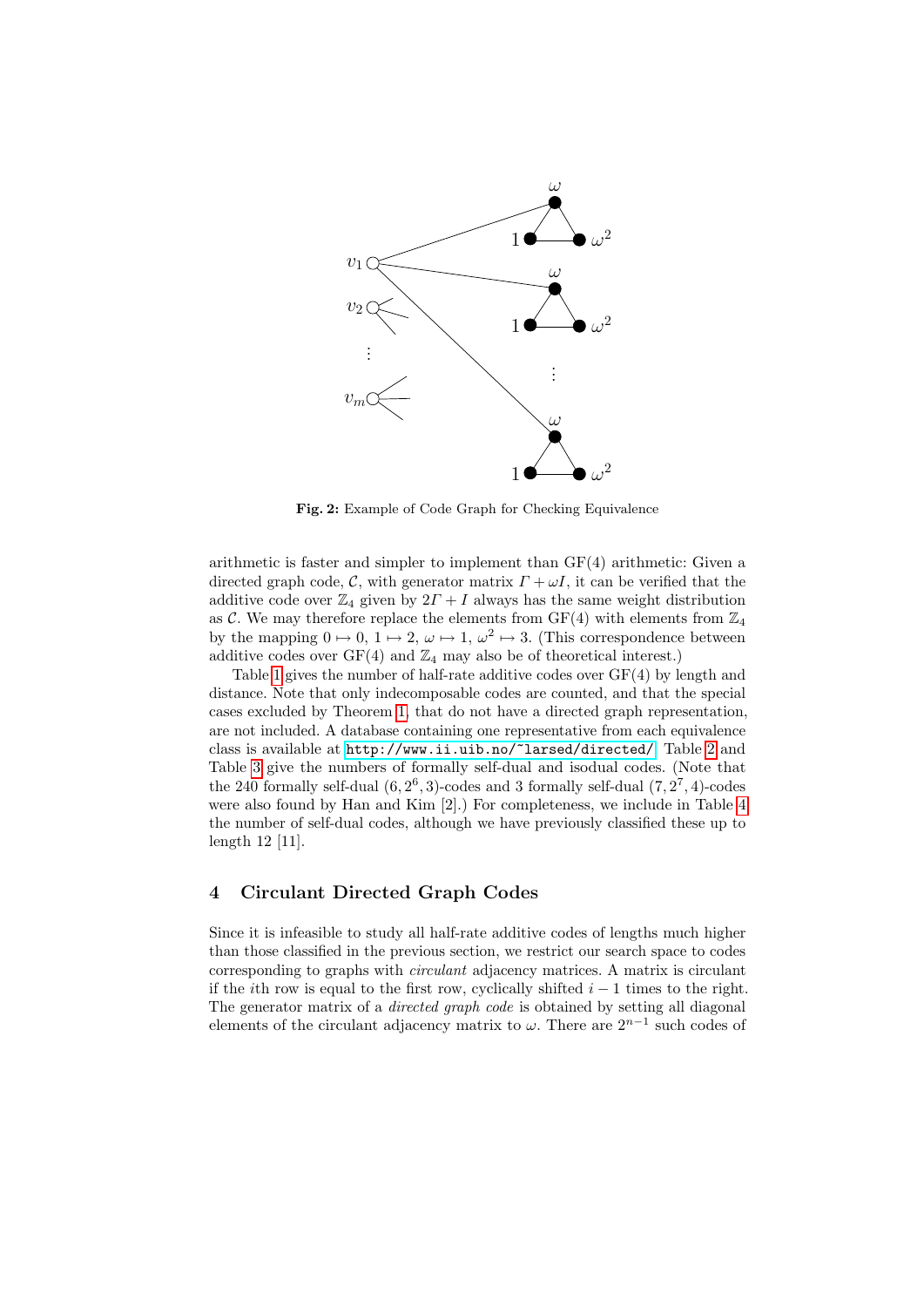Table 1: Number of Half-Rate Additive Codes over GF(4)

<span id="page-8-0"></span>

| $d \backslash n$ | 2 3 |   | -4   | -5  | 6      |           |
|------------------|-----|---|------|-----|--------|-----------|
| 1                | 1   |   | 4 27 | 322 | 8509   | 686,531   |
| $\mathfrak{D}$   | 1   | 3 | 21   | 262 | 9653   | 1,279,641 |
| 3                |     |   | 1    | 9   | 644    | 253,635   |
| 4                |     |   |      |     | 1      | 3         |
| Total            | 2 7 |   | 49   | 593 | 18,807 | 2,219,810 |

Table 2: Number of Formally Self-Dual Additive Codes over GF(4)

<span id="page-8-1"></span>

| $d \backslash n$ | 2 3 |                             | 4    | -5  | 6      |         |
|------------------|-----|-----------------------------|------|-----|--------|---------|
| 1                | 1   | -1                          | 10   | 55  | 1082   | 36,129  |
| $\overline{2}$   | 1   | $\mathcal{D}_{\mathcal{L}}$ | 12   | 79  | 2348   | 192,201 |
| 3                |     |                             | 1    | 5   | 240    | 55,711  |
| 4                |     |                             |      |     |        | 3       |
| Total 2 3        |     |                             | - 23 | 139 | - 3671 | 284,044 |

Table 3: Number of Isodual Additive Codes over GF(4)

<span id="page-8-2"></span>

| $d \backslash n$ | 2 3 |                             | 4  | 5  | 6    |        |
|------------------|-----|-----------------------------|----|----|------|--------|
| 1                | 1   | 1                           | 8  | 27 | 344  | 3243   |
| $\overline{2}$   | 1   | $\mathcal{D}_{\mathcal{L}}$ | 10 | 45 | 598  | 8517   |
| 3                |     |                             | 1  | 5  | 124  | 3299   |
| 4                |     |                             |    |    | 1    | 3      |
| Total            | 2 3 |                             | 19 | 77 | 1067 | 15,062 |

Table 4: Number of Self-Dual Additive Codes over GF(4)

<span id="page-8-3"></span>

| $d \backslash n$ |              |     | 2 3 4 5 |          | 6 |    |
|------------------|--------------|-----|---------|----------|---|----|
| 2                | 1.           | 1 2 |         | - 3      | 9 | 22 |
| 3                |              |     |         |          |   |    |
| 4                |              |     |         |          |   |    |
| Total            | $\mathbf{1}$ |     |         | 1 2 4 11 |   | 26 |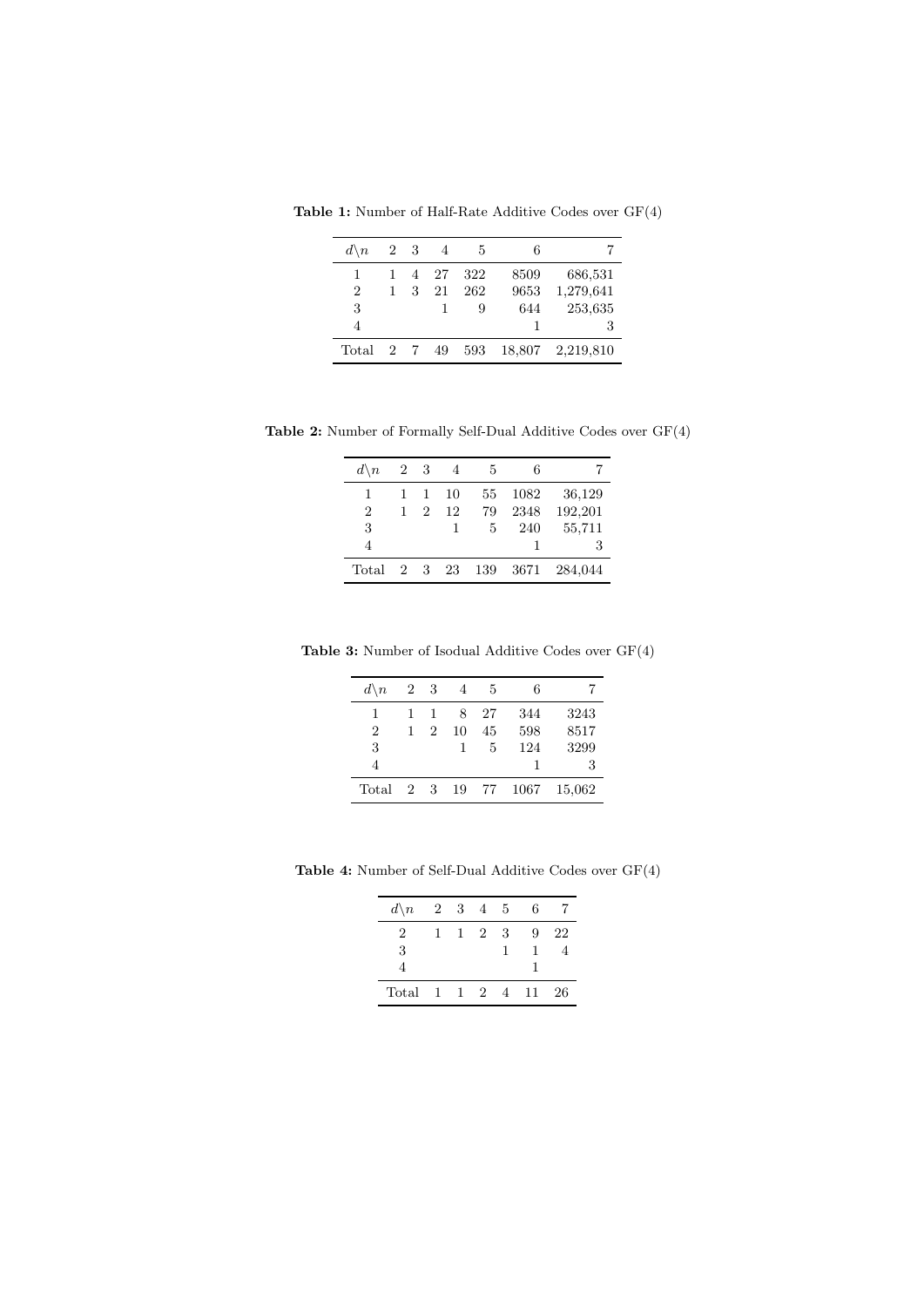length  $n$ , some of which may be equivalent. We also consider *bordered circulant* adjacency matrices: Given a length n circulant graph code with generator matrix C, we obtain a code of length  $n + 1$  with generator matrix

$$
\begin{pmatrix} \omega & 1 & \cdots & 1 \\ 1 & & & \\ \vdots & & C & \\ 1 & & & \end{pmatrix}.
$$

There are  $2^{n-2}$  such codes of length n. For each n up to 26, we have counted, up to equivalence, all circulant and bordered circulant directed graph codes of the highest found minimum distance. The result of this search is summarized in Table [5.](#page-9-0) A database of all these codes is available at [http://www.ii.uib.no/](http://www.ii.uib.no/~larsed/directed/) [~larsed/directed/](http://www.ii.uib.no/~larsed/directed/).

<span id="page-9-0"></span>Table 5: Number of Circulant and Bordered Circulant Directed Graph Codes

| $\boldsymbol{n}$ | Max d          | $#$ Codes               | $#$ Self-dual    |
|------------------|----------------|-------------------------|------------------|
| $\overline{c}$   | $\overline{2}$ | 1                       | 1                |
| 3                | $\overline{c}$ | $\overline{c}$          | $\mathbf 1$      |
| $\overline{4}$   | 3              | $\mathbf{1}$            | $\overline{0}$   |
| $\overline{5}$   | 3              | 3                       | $\mathbf{1}$     |
| 6                | $\overline{4}$ | $\mathbf{1}$            | $\mathbf{1}$     |
| $\overline{7}$   | $\overline{4}$ | $\overline{2}$          | $\boldsymbol{0}$ |
| 8                | $\overline{4}$ | 11                      | 1                |
| 9                | 4              | 22                      | $\boldsymbol{2}$ |
| 10               | $\overline{5}$ | $\overline{\mathbf{4}}$ | $\boldsymbol{0}$ |
| 11               | $\overline{5}$ | 21                      | $\overline{0}$   |
| 12               | 6              | $\overline{2}$          | $\mathbf 1$      |
| 13               | 6              | $\overline{2}$          | $\overline{0}$   |
| 14               | 6              | 54                      | 3                |
| 15               | $\overline{6}$ | 325                     | 3                |
| 16               | 7              | $\mathbf 1$             | 0                |
| 17               | 7              | 9                       | $\mathbf{1}$     |
| 18               | 8              | $\mathbf{1}$            | $\mathbf{1}$     |
| 19               | $\overline{7}$ | 1366                    | $\overline{4}$   |
| <b>20</b>        | 8              | $\overline{4}$          | 3                |
| 21               | 8              | 42                      | $\boldsymbol{0}$ |
| 22               | 8              | 1328                    | 17               |
| 23               | 8              | 8027                    | $\overline{2}$   |
| 24               | 9              | $\mathbf 1$             | $\overline{0}$   |
| 25               | 9              | 25                      | 0                |
| 26               | 9              | 1877                    | $\boldsymbol{0}$ |

Proposition 2. A circulant or bordered circulant directed graph code will always be isodual.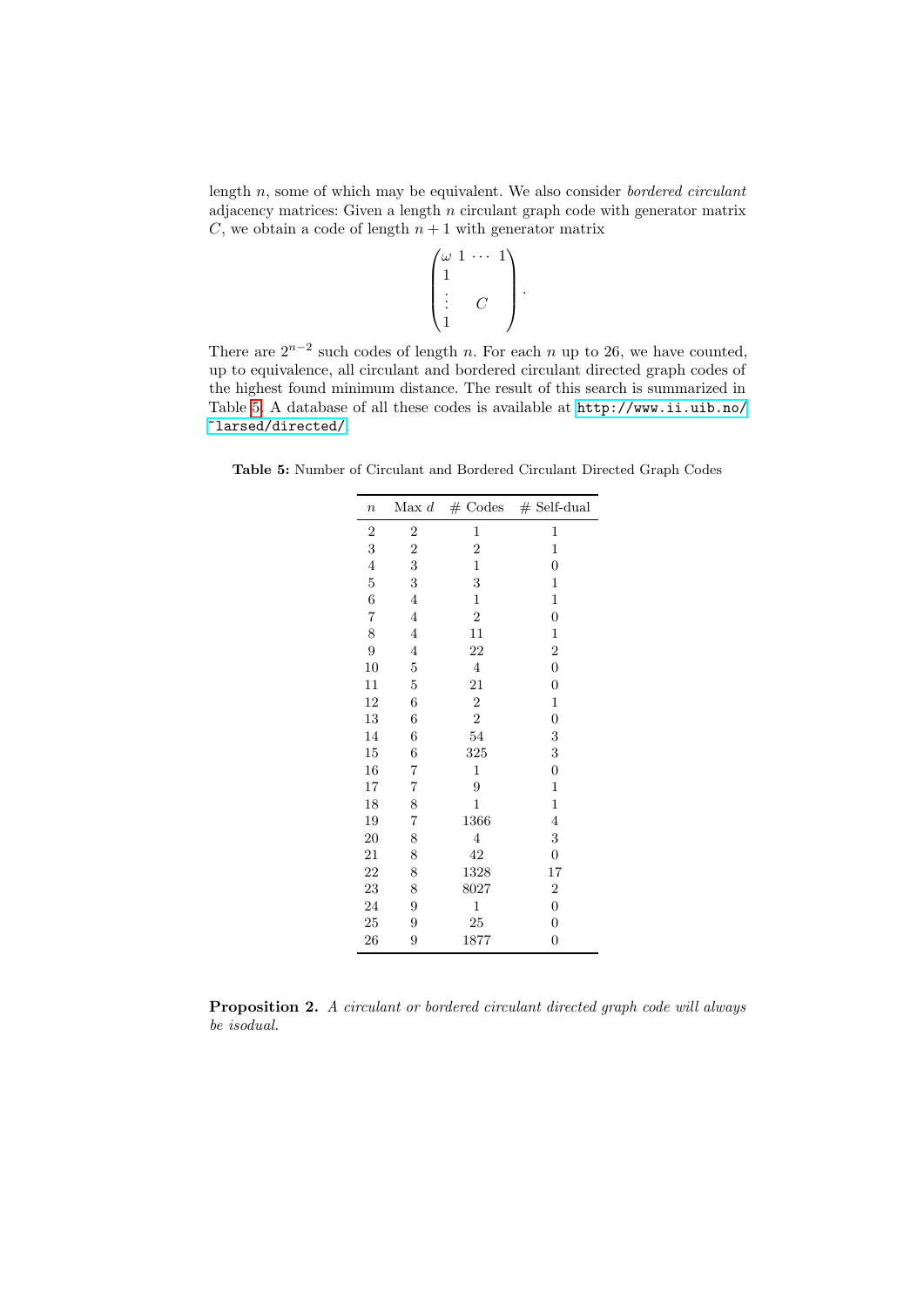*Proof.* A circulant directed graph code of length  $n$  has generator matrix

$$
C = \begin{pmatrix} \omega & a_1 & a_2 & \cdots & a_n \\ a_n & \omega & a_1 & \cdots & a_{n-1} \\ a_{n-1} & a_n & \omega & \cdots & a_{n-2} \\ \vdots & \vdots & \vdots & \ddots & \vdots \\ a_1 & a_2 & a_3 & \cdots & \omega \end{pmatrix},
$$

where  $(a_1, a_2, \ldots, a_n)$  is any binary sequence of length  $n-1$ . It follows from Prop. [1](#page-3-0) that the dual code is generated by

$$
CT = \begin{pmatrix} \omega & a_n & a_{n-1} & \cdots & a_1 \\ a_1 & \omega & a_n & \cdots & a_2 \\ a_2 & a_1 & \omega & \cdots & a_3 \\ \vdots & \vdots & \vdots & \ddots & \vdots \\ a_n & a_{n-1} & a_{n-2} & \cdots & \omega \end{pmatrix}.
$$

We can obtain  $C<sup>T</sup>$  from C by reversing the order of the columns, and then reversing the order of the rows. Permuting rows has no effect on the code, and permuting columns produces an equivalent code. Hence the code must be equivalent to its dual. The same argument holds for bordered circulant codes, except that the first row and column remain fixed.  $\Box$ 

With our method, we are able to find new codes, since the existence of nearextremal formally self-dual codes of lengths 11 and 13 was previously an open problem  $[2]$ . Bierbrauer et al.  $[18]$  found an additive  $(11, 2^{11}, 5)$  code, but posed as an open question the existence of an additive  $(13, 2^{13}, 6)$  code, which we are here able to answer in the positive. There are at least 21 formally self-dual  $(11, 2^{11}, 5)$ codes, and we find codes with five different weight enumerators:

$$
W_{11,1}(1,y) = 1 + 55y^5 + 242y^6 + 275y^7 + 495y^8 + 605y^9 + 286y^{10} + 89y^{11},
$$
  
\n
$$
W_{11,2}(1,y) = 1 + 66y^5 + 198y^6 + 330y^7 + 495y^8 + 550y^9 + 330y^{10} + 78y^{11},
$$
  
\n
$$
W_{11,3}(1,y) = 1 + 70y^5 + 182y^6 + 350y^7 + 495y^8 + 530y^9 + 346y^{10} + 74y^{11},
$$
  
\n
$$
W_{11,4}(1,y) = 1 + 75y^5 + 162y^6 + 375y^7 + 495y^8 + 505y^9 + 366y^{10} + 69y^{11},
$$
  
\n
$$
W_{11,5}(1,y) = 1 + 77y^5 + 154y^6 + 385y^7 + 495y^8 + 495y^9 + 374y^{10} + 67y^{11}.
$$

We have found two formally self-dual  $(13, 2^{13}, 6)$  codes, with the same weight enumerator:

$$
W_{13}(1,y) = 1 + 247y^{6} + 481y^{7} + 936y^{8} + 1625y^{9} + 2197y^{10} + 1755y^{11} + 715y^{12} + 235y^{13}.
$$

The existence of a formally self-dual  $(14, 2^{14}, 7)$  code is still an open problem.

Note that for several lengths, there are no self-dual codes among the circulant and bordered circulant codes with highest minimum distance. The best known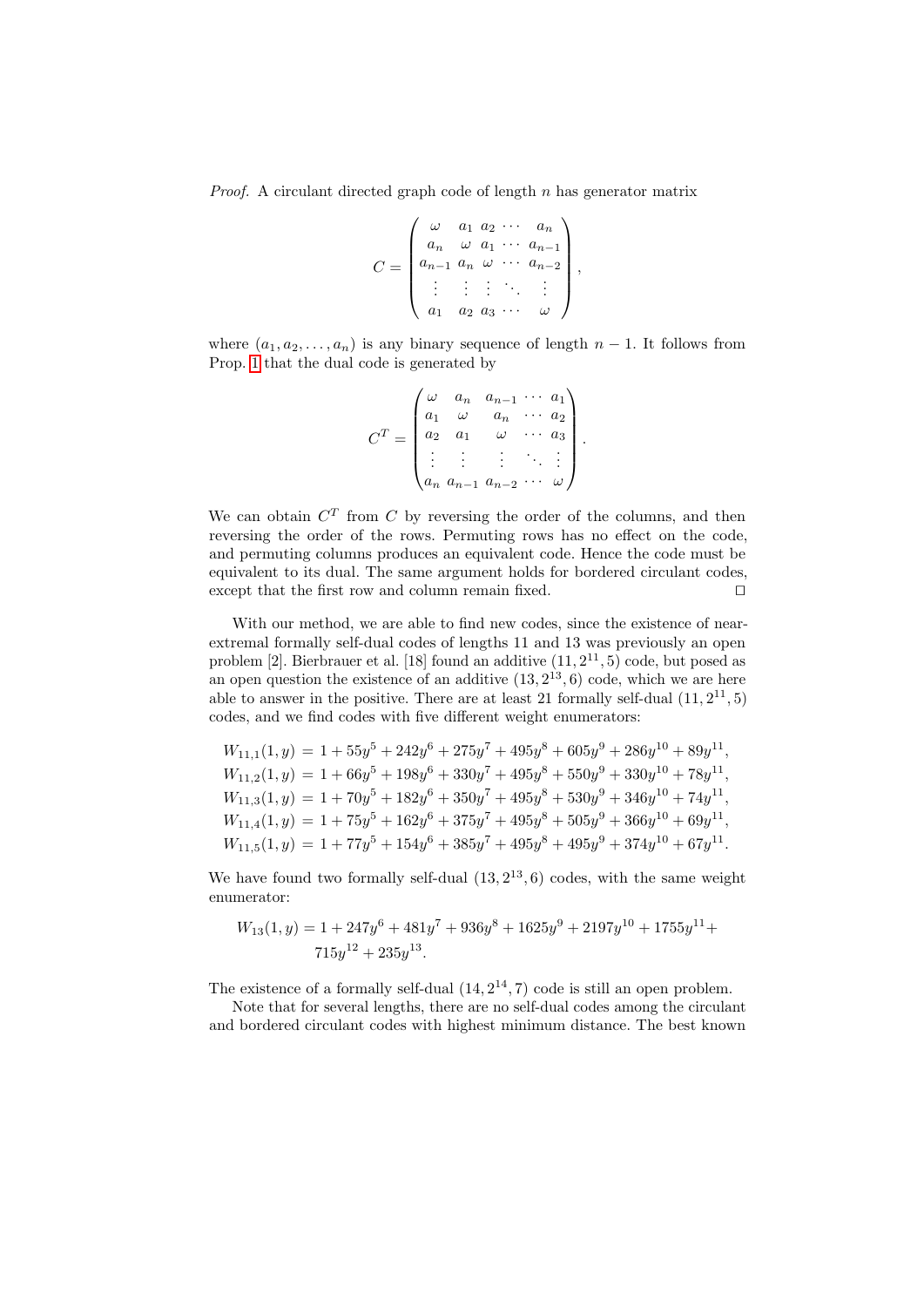self-dual codes of length 24, 25, and 26 have distance 8. We find a single isodual  $(24, 2^{24}, 9)$  code with weight enumerator

$$
W_{24}(1,y) = 1 + 1752y^9 + 8748y^{10} + 26064y^{11} + 81408y^{12} + 232776y^{13} + 573516y^{14} + 1119264y^{15} + 1869777y^{16} + 2676456y^{17} + 3096804y^{18} + 2959056y^{19} + 2204568y^{20} + 1255416y^{21} + 520740y^{22} + 134208y^{23} + 16662y^{24}.
$$

We also find 25 isodual  $(25, 2^{25}, 9)$  codes with 25 different weight enumerators, and 1877 isodual  $(26, 2^{26}, 9)$  codes with 1865 different weight enumerators.

We have previously studied circulant undirected graph codes [10]. There are only  $2^{\lceil \frac{n-1}{2} \rceil}$  such codes of length n, due to the fact that the generator matrix must be symmetric. Gulliver and Kim [22] also performed a computer search of circulant self-dual additive codes over GF(4), but their search was not restricted to graph codes.

A particularly interesting type of circulant code is the quadratic residue code [4]. The length of such a code must be a prime p. When  $p \equiv 1 \pmod{4}$ , the quadratic residue code will be self-dual, and the corresponding undirected graph is known as a *Paley graph*. When  $p \equiv 3 \pmod{4}$ , the code will only be isodual. The first row of the generator matrix of the code is  $(\omega, l_1, \ldots, l_{p-1}),$ where  $l_i = 1$  if i is a quadratic residue modulo p, i.e., if  $x^2 \equiv i \pmod{p}$  has a solution  $x \in GF(p)$ . Otherwise,  $l_i = 0$ . Many codes with high minimum distance can be obtained from this construction. For instance, by bordering quadratic residue codes, as described above, we obtain self-dual  $(6, 2^6, 4)$ ,  $(14, 2^{14}, 6)$ , and  $(30, 2^{30}, 12)$  codes, and isodual  $(4, 2^4, 3), (8, 2^8, 4)$ , and  $(12, 2^{12}, 6)$  codes.

Acknowledgement This research was supported by the Research Council of Norway.

#### References

- 1. Gaborit, P., Huffman, W.C., Kim, J.L., Pless, V.: On additive GF(4) codes. In: Codes and Association Schemes. Volume 56 of DIMACS Ser. Discrete Math. Theoret. Comput. Sci., Providence, RI, Amer. Math. Soc. (2001) 135–149
- 2. Han, S., Kim, J.L.: Formally self-dual additive codes over  $\mathbb{F}_4$ . Preprint. [http:](http://www.math.louisville.edu/~jlkim/) [//www.math.louisville.edu/~jlkim/](http://www.math.louisville.edu/~jlkim/) (2008)
- 3. Gulliver, T.A., Östergård, P.R.J., Senkevitch, N.I.: Optimal quaternary linear rate-1/2 codes of length  $\leq$  18. IEEE Trans. Inform. Theory 49(6) (2003) 1540–1543
- 4. Pless, V.S., Huffman, W.C., eds.: Handbook of Coding Theory. North-Holland, Amsterdam (1998)
- 5. Han, S., Kim, J.L.: The nonexistence of near-extremal formally self-dual codes. Des. Codes Cryptogr. 51(1) (2009) 69–77
- 6. Rains, E.M., Sloane, N.J.A.: Self-dual codes. In: Handbook of Coding Theory. North-Holland, Amsterdam (1998) 177–294
- 7. Calderbank, A.R., Rains, E.M., Shor, P.M., Sloane, N.J.A.: Quantum error correction via codes over  $GF(4)$ . IEEE Trans. Inform. Theory  $44(4)$  (1998) 1369–1387